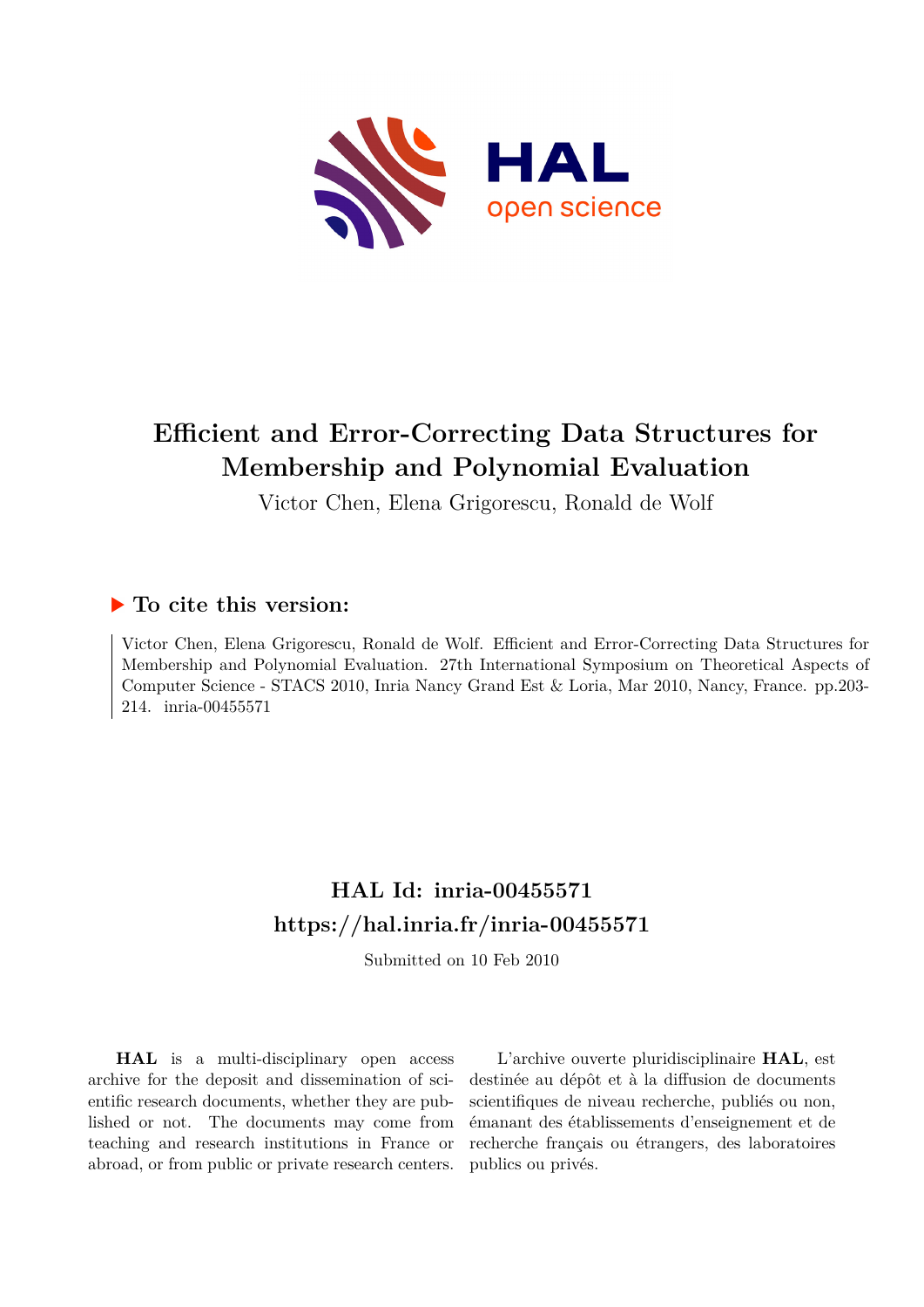### **EFFICIENT AND ERROR-CORRECTING DATA STRUCTURES FOR MEMBERSHIP AND POLYNOMIAL EVALUATION**

VICTOR CHEN<sup>1</sup> AND ELENA GRIGORESCU<sup>2</sup> AND RONALD DE WOLF<sup>3</sup>

 $<sup>1</sup>$  Tsinghua University ITCS and MIT CSAIL</sup> *E-mail address*: victor.vc@gmail.com

<sup>2</sup> MIT CSAIL *E-mail address*: elena\_g@mit.edu

<sup>3</sup> CWI. Science Park 123. 1098XG Amsterdam. The Netherlands *E-mail address*: rdewolf@cwi.nl

ABSTRACT. We construct efficient data structures that are resilient against a constant fraction of adversarial noise. Our model requires that the decoder answers *most* queries correctly with high probability and for the remaining queries, the decoder with high probability either answers correctly or declares "don't know." Furthermore, if there is no noise on the data structure, it answers *all* queries correctly with high probability. Our model is the common generalization of an error-correcting data structure model proposed recently by de Wolf, and the notion of "relaxed locally decodable codes" developed in the PCP literature.

We measure the efficiency of a data structure in terms of its *length* (the number of bits in its representation), and query-answering time, measured by the number of *bit-probes* to the (possibly corrupted) representation. We obtain results for the following two data structure problems:

- (Membership) Store a subset  $S$  of size at most  $s$  from a universe of size  $n$  such that membership queries can be answered efficiently, i.e., decide if a given element from the universe is in S. We construct an error-correcting data structure for this problem with length nearly linear in s log n that answers membership queries with  $O(1)$  bit-probes. This nearly matches the asymptotically optimal parameters for the noiseless case: length  $O(s \log n)$  and one bit-probe, due to Buhrman, Miltersen, Radhakrishnan, and Venkatesh.
- (Univariate polynomial evaluation) Store a univariate polynomial g of degree  $\deg(g) \leq s$  over the integers modulo  $n$  such that evaluation queries can be answered efficiently, i.e., we can evaluate the output of  $q$  on a given integer modulo  $n$ .

We construct an error-correcting data structure for this problem with length nearly linear in s log n that answers evaluation queries with polylog s  $\cdot \log^{1+o(1)} n$  bit-probes. This nearly matches the parameters of the best-known noiseless construction, due to Kedlaya and Umans.

*1998 ACM Subject Classification:* E1, E4.

*Key words and phrases:* Data Structures, Error-Correcting Codes, Membership, Polynomial Evaluation.

This work started when this author was visiting CWI in Summer 2008. Supported by NSF award CCF-0829672. Supported by a Vidi grant from the Netherlands Organization for Scientific Research (NWO).



 c V. Chen, E. Grigorescu, and R. de Wolf Creative Commons Attribution-NoDerivs License

This work was done when the author was a student at MIT. Supported by NSF award CCF-0829672 and National Natural Science Foundation of China Grant 60553001, the National Basic Research Program of China Grant 2007CB807900, 2007CB807901.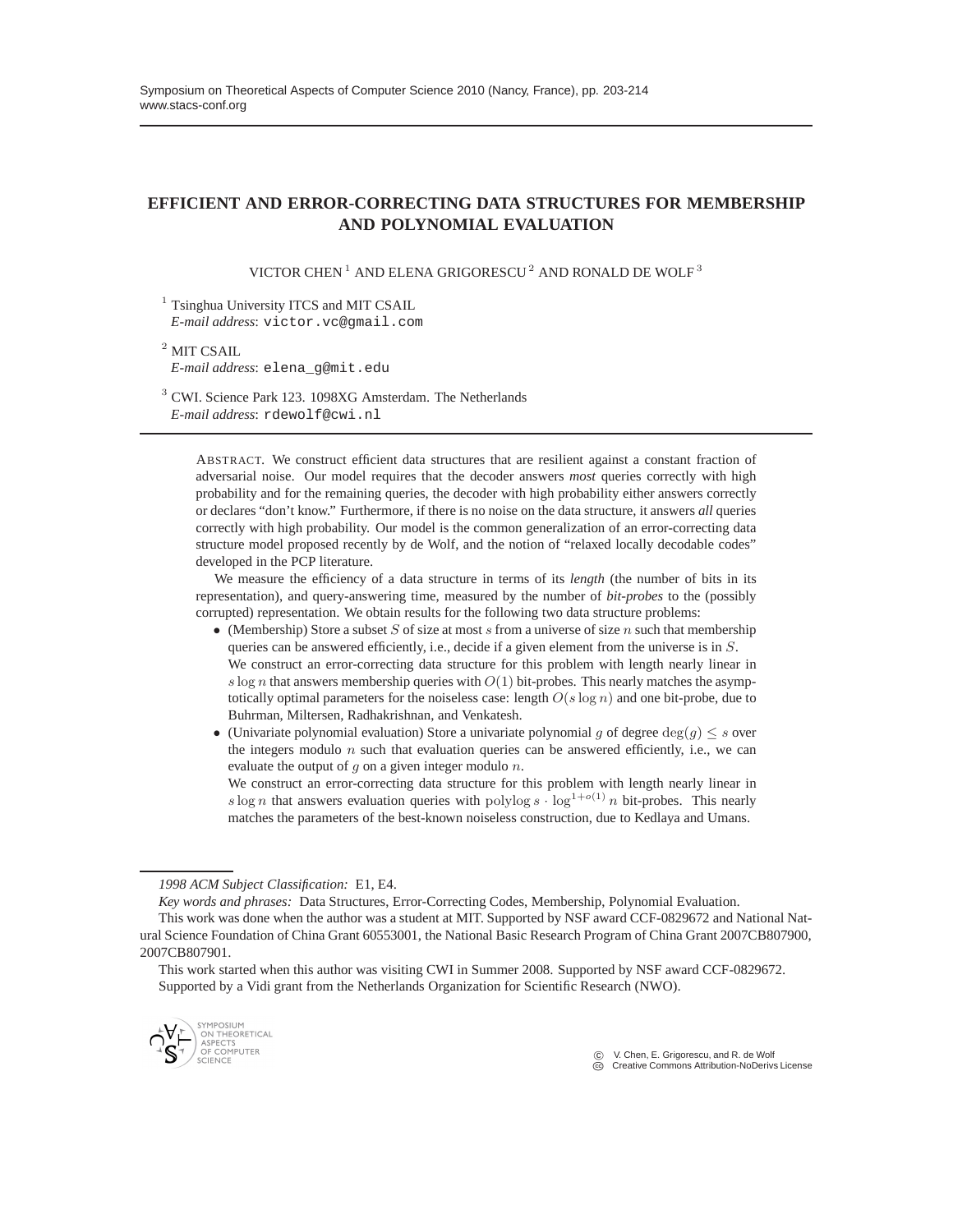### **1. Introduction**

The area of data structures is one of the oldest and most fundamental parts of computer science, in theory as well as in practice. The underlying question is a time-space tradeoff: we are given a piece of data, and we would like to store it in a short, space-efficient data structure that allows us to quickly answer specific queries about the stored data. On one extreme, we can store the data as just a list of the correct answers to all possible queries. This is extremely time-efficient (one can immediately look up the correct answer without doing any computation) but usually takes significantly more space than the information-theoretic minimum. At the other extreme, we can store a maximally compressed version of the data. This method is extremely space-efficient but not very time-efficient since one usually has to undo the whole compression first. A good data structure sits somewhere in the middle: it does not use much more space than the information-theoretic minimum, but it also stores the data in a structured way that enables efficient query-answering.

It is reasonable to assume that most practical implementations of data storage are susceptible to *noise*: over time some of the information in the data structure may be corrupted or erased by various accidental or malicious causes. This buildup of errors may cause the data structure to deteriorate so that most queries are not answered correctly anymore. Accordingly, it is a natural task to design data structures that are not only efficient in space and time but also resilient against a certain amount of *adversarial* noise, where the noise can be placed in positions that make decoding as difficult as possible.

Ways to protect information and computation against noise have been well studied in the theory of error-correcting codes and of fault-tolerant computation. In the data structure literature, constructions under often incomparable models have been designed to cope with noise. We mention a few of these models here. First, Aumann and Bender [1] studied pointer-based data structures such as linked lists, stacks, and binary search trees. In this model, errors (adversarial but detectable) occur whenever all the pointers from a node are lost. They studied the dependence between the number of errors and the number of nodes that become irretrievable, and designed a number of efficient data structures where this dependence is reasonable.

Another model for studying data structures with noise is the faulty-memory RAM model, introduced by Finocchi and Italiano [10]. In a faulty-memory RAM, there are  $O(1)$  memory cells that cannot be corrupted by noise. Elsewhere, errors (adversarial and undetectable) may occur at any time, even during the decoding procedure. Many data structure problems have been examined in this model, such as sorting [8], searching [9], priority queues [13] and dictionaries [4]. However, the number of errors that can be tolerated is typically less than a linear portion of the size of the input. Furthermore, correctness can only be guaranteed for keys that are not affected by noise. For instance, for the problem of comparison-sorting on  $n$  keys, the authors of [8] designed a resilient sorting algorithm that tolerates  $\sqrt{n \log n}$  keys being corrupted and ensures that the set of uncorrupted keys remains sorted.

Recently, de Wolf [19] considered another model of resilient data structures. The representation of the data structure is viewed as a bit-string, from which a decoding procedure can read any particular set of bits to answer a data query. The representation must be able to tolerate a constant fraction  $\delta$  of adversarial noise in the bit-string<sup>1</sup> (but not inside the decoding procedure). His model generalizes the usual noise-free data structures (where  $\delta = 0$ ) as well as the so-called "locally decodable codes" (LDCs) [14]. Informally, an LDC is an encoding that is tolerant of noise and allows

<sup>&</sup>lt;sup>1</sup>We only consider bit-flip-errors here, not erasures. Since erasures are easier to deal with than bit-flips, it suffices to design a data structure dealing with bit-flip-errors.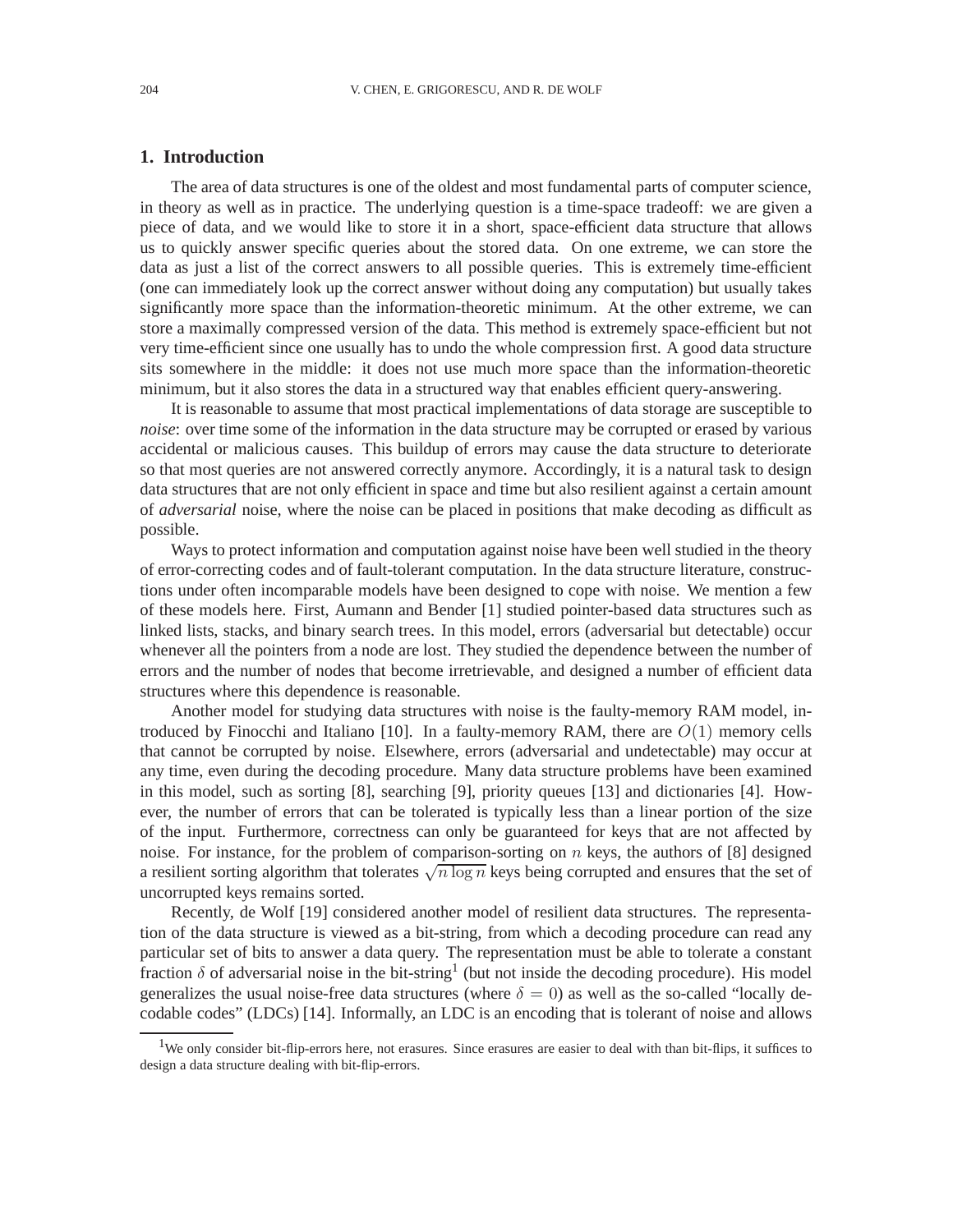fast decoding so that each message symbol can be retrieved correctly with high probability. Using LDCs as building blocks, de Wolf constructed data structures for several problems.

Unfortunately, de Wolf's model has the drawback that the optimal time-space tradeoffs are much worse than in the noise-free model. The reason is that all known constructions of LDCs that make  $O(1)$  bit-probes [21, 7] have very poor encoding length (super-polynomial in the message length). In fact, this encoding length provably must be super-linear in the message length [14, 16, 20]. As his model is a generalization of LDCs, data structures cannot have a succinct representation that has length proportional to the information-theoretic bound.

We thus ask: what is a clean model of data structures that allows efficient representations *and* has error-correcting capabilities? Compared with the pointer-based model and the faulty-memory RAM, de Wolf's model imposes a rather stringent requirement on decoding: *every* query must be answered correctly with high probability from the possibly corrupted encoding. While this requirement is crucial in the definition of LDCs due to their connection to complexity theory and cryptography, for data structures it seems somewhat restrictive.

In this paper we consider a broader, more relaxed notion of error-correction for data structures. In our model, for most queries, the decoder has to return the correct answer with high probability. However, for the few remaining queries, the decoder may claim ignorance, i.e., declare the data item unrecoverable from the (corrupted) data structure. Still, for *every* query, the answer is incorrect only with small probability. In fact, just as de Wolf's model is a generalization of LDCs, our model in this paper is a generalization of the "relaxed" locally decodable codes (RLDCs) introduced by Ben-Sasson, Goldreich, Harsha, Sudan, and Vadhan [3]. They relax the usual definition of an LDC by requiring the decoder to return the correct answer on *most* rather than all queries. For the remaining queries it is allowed to claim ignorance, i.e., to output a special symbol  $\perp$  interpreted as "don't know" or "unrecoverable." As shown in [3], relaxing the LDC-definition like this allows for constructions of RLDCs with O(1) bit-probes of *nearly linear* length.

Using RLDCs as building blocks, we construct error-correcting data structures that are very efficient in terms of time as well as space. Before we describe our results, let us define our model formally. First, a *data structure problem* is specified by a set D of *data items*, a set Q of *queries*, a set A of *answers*, and a function  $f: D \times Q \to A$  which specifies the correct answer  $f(x, q)$  of query q to data item x. A data structure for f is specified by four parameters: t the number bit-probes, δ the fraction of noise, ε an upper bound on the error probability for each query, and λ an upper bound on the fraction of queries in Q that are not answered correctly with high probability (the ' $\lambda$ ' stands for "lost").

**Definition 1.1.** Let  $f: D \times Q \to A$  be a data structure problem. Let  $t > 0$  be an integer,  $\delta \in [0, 1]$ ,  $\varepsilon \in [0, 1/2]$ , and  $\lambda \in [0, 1]$ . We say that f has a  $(t, \delta, \varepsilon, \lambda)$ -data structure of length N if there exist an encoder  $\mathcal{E}: D \to \{0,1\}^N$  and a (randomized) decoder D with the following properties: for every  $x \in D$  and every  $w \in \{0,1\}^N$  at Hamming distance  $\Delta(w, \mathcal{E}(x)) \le \delta N$ ,

- (1)  $D$  makes at most t bit-probes to w,
- (2)  $Pr[\mathcal{D}^w(q) \in \{f(x,q), \perp\}] \geq 1 \varepsilon$  for every  $q \in Q$ ,
- (3) the set  $G = \{q : Pr[\mathcal{D}^w(q) = f(x,q)] \geq 1-\varepsilon\}$  has size at least  $(1 \lambda)|Q|$  ('G' stands for "good"),
- (4) if  $w = \mathcal{E}(x)$ , then  $G = Q$ .

Here  $\mathcal{D}^{w}(q)$  denotes the random variable which is the decoder's output on inputs w and q. The notation indicates that it accesses the two inputs in different ways: while it has full access to the query q, it only has bit-probe access (or "oracle access") to the string  $w$ .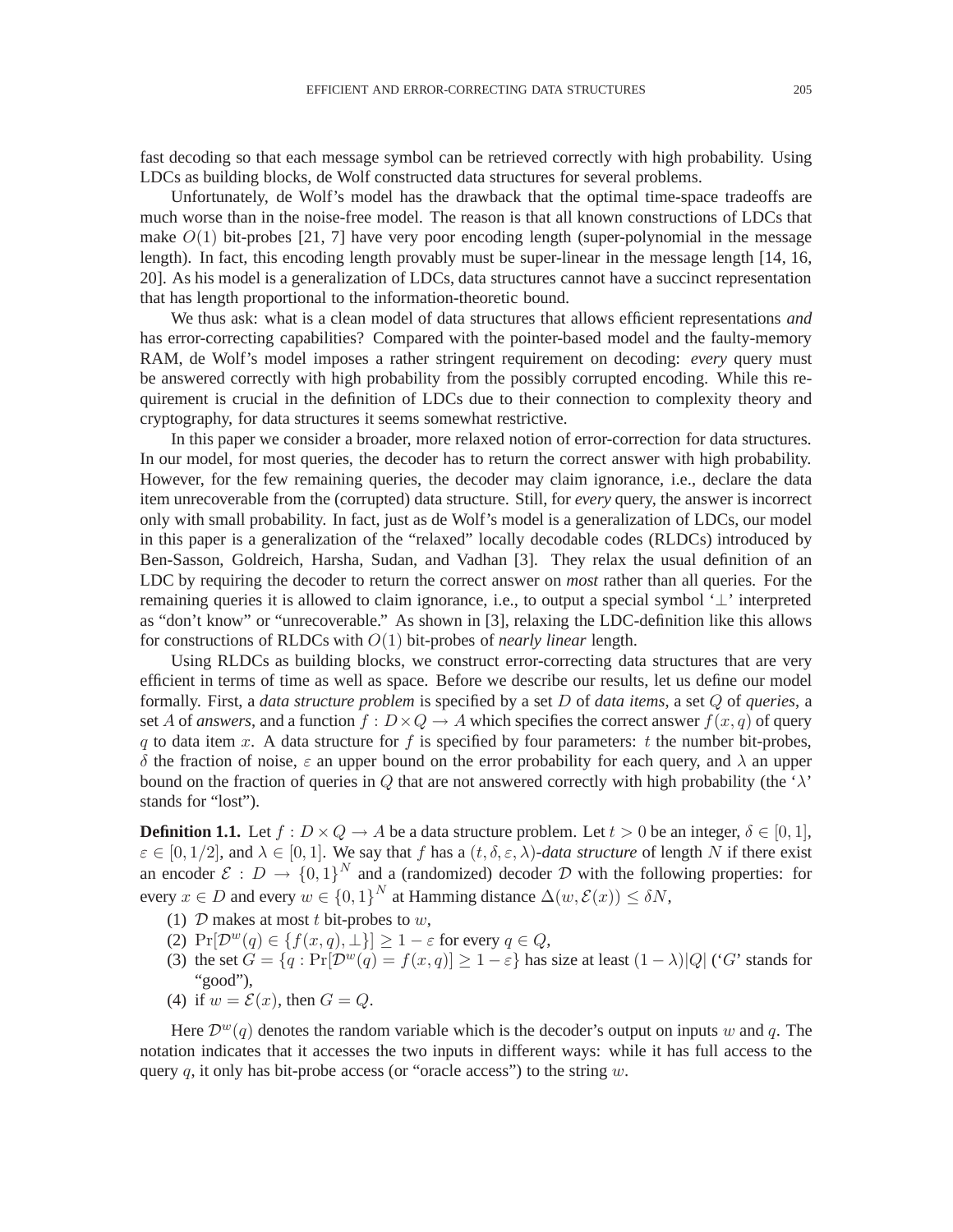We say that a  $(t, \delta, \varepsilon, \lambda)$ -data structure is *error-correcting*, or an *error-correcting data structure*, if  $\delta > 0$ . Setting  $\lambda = 0$  recovers the original notion of error-correction in de Wolf's model [19]. A  $(t, \delta, \varepsilon, \lambda)$ -relaxed locally decodable code (RLDC), defined in [3], is an error-correcting data structure for the membership function  $f: \{0,1\}^n \times [n] \to \{0,1\}$ , where  $f(x, i) = x_i$ . A  $(t, \delta, \varepsilon)$ *locally decodable code (LDC)*, defined by Katz and Trevisan [14], is an RLDC with  $\lambda = 0$ .

**Remark 1.2.** For the data structure problems considered in this paper, our decoding procedures make only *non-adaptive* probes, i.e., the positions of the probes are determined all at once and sent simultaneously to the oracle. For other data structure problems it may be natural for decoding procedures to be adaptive. Thus, we do not require  $D$  to be non-adaptive in Condition 1 of Definition 1.1.

#### **1.1. Our results**

We obtain efficient error-correcting data structures for the following two data structure problems.

**MEMBERSHIP:** Consider a universe  $[n] = \{1, \ldots, n\}$  and some nonnegative integer  $s \leq n$ . Given a set  $S \subseteq [n]$  with at most s elements, one would like to store S in a compact representation that can answer "membership queries" efficiently, i.e., given an index  $i \in [n]$ , determine whether or not  $i \in S$ . Formally  $D = \{S : S \subseteq [n], |S| \leq s\}$ ,  $Q = [n]$ , and  $A = \{0, 1\}$ . The function  $MEM_{n,s}(S,i)$  is 1 if  $i \in S$  and 0 otherwise.

Since there are at least  $\binom{n}{s}$  $s(s)$  subsets of the universe of size at most s, each subset requiring a different instantiation of the data structure, the information-theoretic lower bound on the space of any data structure is at least  $\log \binom{n}{s}$  $s_n^{(n)} \approx s \log n$  bits.<sup>2</sup> An easy way to achieve this is to store S in sorted order. If each number is stored in its own  $\log n$ -bit "cell," this data structure takes s cells, which is  $s \log n$  bits. To answer a membership query, one can do a binary search on the list to determine whether  $i \in S$  using about log s "cell-probes," or log s  $\cdot$  log n bit-probes. The length of this data structure is essentially optimal, but its number of probes is not. Fredman, Komlós, and Szemerédi [11] developed a famous hashing-based data structure that has length  $O(s)$  cells (which is  $O(s \log n)$  bits) and only needs a *constant* number of cell-probes (which is  $O(\log n)$  bitprobes). Buhrman, Miltersen, Radhakrishnan, and Venkatesh [5] improved upon this by designing a data structure of length O(s log n) bits that answers queries with *only one bit-probe* and a small error probability. This is simultaneously optimal in terms of time (clearly one bit-probe cannot be improved upon) and space (up to a constant factor).

None of the aforementioned data structures can tolerate a constant fraction of noise. To protect against noise for this problem, de Wolf [19] constructed an error-correcting data structure with  $\lambda = 0$  using a locally decodable code (LDC). That construction answers membership queries in t bit-probes and has length roughly  $L(s,t)$  log n, where  $L(s,t)$  is the shortest length of an LDC encoding s bits with bit-probe complexity t. Currently, all known LDCs with  $t = O(1)$  have  $L(s,t)$  super-polynomial in s [2, 21, 7]. In fact,  $L(s,t)$  must be super-linear for all constant t, see e.g. [14, 16, 20].

Under our present model of error-correction, we can construct much more efficient data structures with error-correcting capability. First, it is not hard to show that by composing the BMRV data structure [5] with the error-correcting data structure for  $MEM_{n,n}$  (equivalently, an RLDC) [3], one

 $2$ Our logs are always to base 2.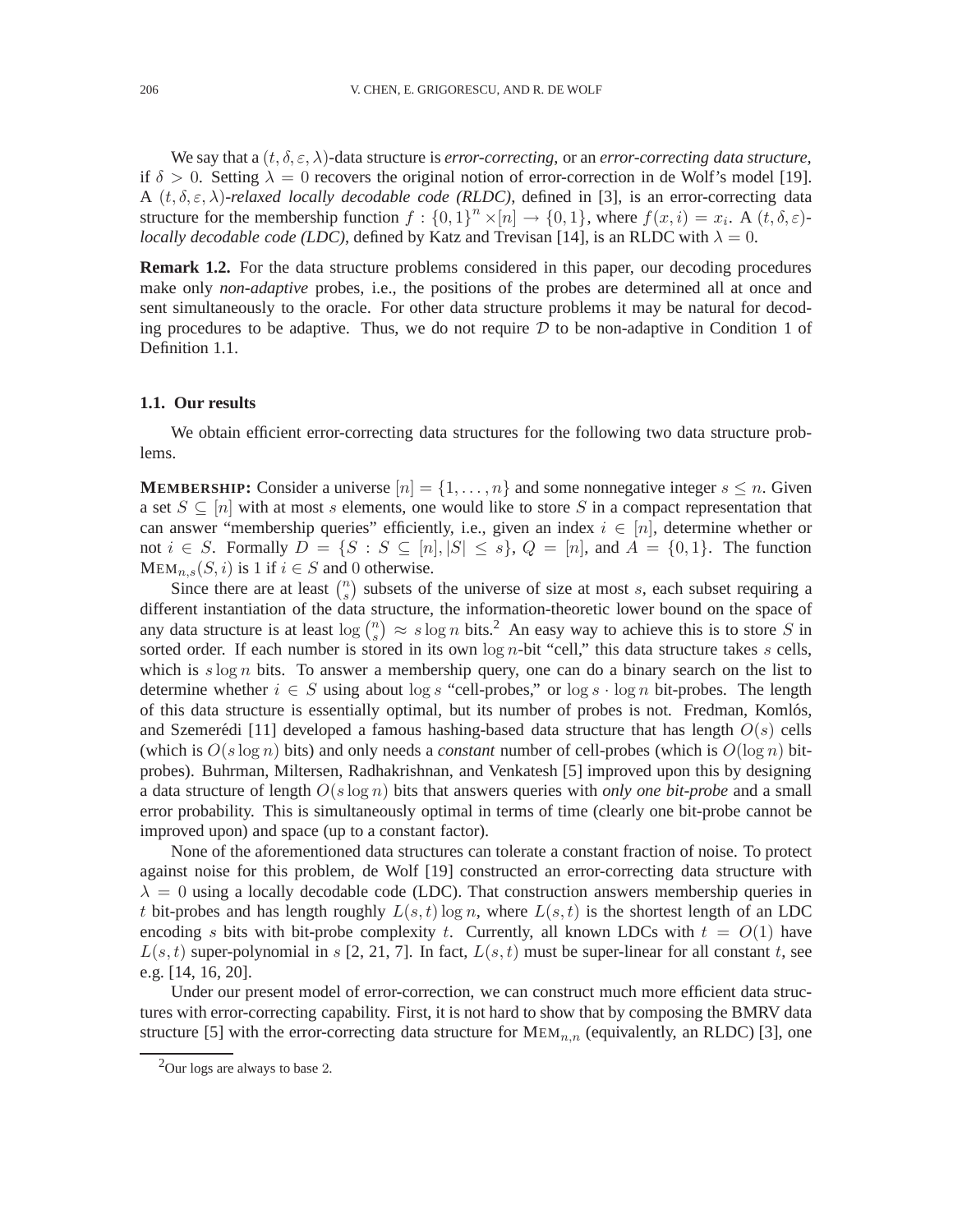can already obtain an error-correcting data structure of length  $O((s \log n)^{1+\eta})$ , where  $\eta$  is an arbitrarily small constant. However, following an approach taken in [19], we obtain a data structure of length  $O(s^{1+\eta} \log n)$ , which is much shorter than the aforementioned construction if  $s = o(\log n)$ .

**Theorem 1.3.** *For every*  $\varepsilon, \eta \in (0, 1)$ *, there exist an integer*  $t > 0$  *and real*  $\tau > 0$ *, such that for all* s and n, and every  $\delta \leq \tau$ ,  $\text{MEM}_{n,s}$  has a  $(t, \delta, \varepsilon, \frac{s}{2n})$ -data structure of length  $O(s^{1+\eta} \log n)$ .

We will prove Theorem 1.3 in Section 2. Note that the size of the good set G is at least  $n - \frac{s}{2}$  $\frac{s}{2}$ . Hence corrupting a  $\delta$ -fraction of the bits of the data structure may cause a decoding failure for at most half of the queries  $i \in S$  but not all. One may replace this factor  $\frac{1}{2}$  easily by another constant (though the parameters t and  $\tau$  will then change).

**POLYNOMIAL EVALUATION:** Let  $\mathbb{Z}_n$  denote the set of integers modulo n and  $s \leq n$  be some nonnegative integer. Given a univariate polynomial  $g \in \mathbb{Z}_n[X]$  of degree at most s, we would like to store g in a compact representation so that for each evaluation query  $a \in \mathbb{Z}_n$ ,  $g(a)$  can be computed efficiently. Formally,  $D = \{g : g \in \mathbb{Z}_n[X], \deg(g) \leq s\}$ ,  $Q = \mathbb{Z}_n$ , and  $A = \mathbb{Z}_n$ , and the function is  $\text{POLYEVAL}_{n,s}(g,a) = g(a)$ .

Since there are  $n^{s+1}$  polynomials of degree at most s, with each polynomial requiring a different instantiation of the data structure, the information-theoretic lower bound on the space of any data structure for this problem is at least  $log(n^{s+1}) \approx s log n$  bits. Since each answer is an element of  $\mathbb{Z}_n$  and must be represented by  $|\log n| + 1$  bits,  $|\log n| + 1$  is the information-theoretic lower bound on the bit-probe complexity.

Consider the following two naive solutions. On one hand, one can simply record the evaluations of g in a table with n entries, each with  $|\log n| + 1$  bits. The length of this data structure is  $O(n \log n)$  and each query requires reading only  $|\log n| + 1$  bits. On the other hand, g can be stored as a table of its  $s + 1$  coefficients. This gives a data structure of length and bit-probe complexity  $(s + 1)(\vert \log n \vert + 1).$ 

A natural question is whether one can construct a data structure that is optimal both in terms of space and time, i.e., has length  $O(s \log n)$  and answers queries with  $O(\log n)$  bit-probes. No such constructions are known to exist. However, some lower bounds are known in the weaker cell-probe model, where each cell is a sequence of  $|\log n| + 1$  bits. For instance, as noted in [18], any data structure for POLYNOMIAL EVALUATION that stores  $O(s^2)$  cells  $(O(s^2 \log n)$  bits) requires reading at least  $\Omega(s)$  cells. Moreover, by [17], if  $\log n \gg s \log s$  and the data structure is constrained to store  $s^{O(1)}$  cells, then its query complexity is  $\Omega(s)$  cells. This implies that the second trivial construction described above is essentially optimal in the cell-probe model.

Recently, Kedlaya and Umans [15] obtained a data structure of length  $s^{1+\eta} \log^{1+o(1)} n$  (where  $\eta$  is an arbitrarily small constant) that answers evaluation queries with  $O(polylog s \cdot log^{1+o(1)} n)$ bit-probes. These parameters exhibit the best tradeoff between s and n so far. When  $s = n^{\eta}$  for some  $0 < \eta < 1$ , the data structure of Kedlaya and Umans [15] is much superior to the trivial solution: its length is nearly optimal, and the query complexity drops from poly n to only polylog n bit-probes.

Here we construct an error-correcting data structure for the polynomial evaluation problem that works even in the presence of adversarial noise, with length nearly linear in  $s \log n$  and bit-probe complexity  $O(polylog s \cdot log^{1+o(1)} n)$ . Formally:

**Theorem 1.4.** *For every*  $\varepsilon$ ,  $\lambda$ ,  $\eta \in (0,1)$ , *there exists*  $\tau \in (0,1)$  *such that for all positive integers*  $s \leq$ *n*, for all  $\delta \leq \tau$ , the data structure problem POLYEVAL<sub>n,s</sub> has a  $(O(\text{polylog } s \cdot \log^{1+o(1)} n), \delta, \varepsilon, \lambda)$ *data structure of length*  $O((s \log n)^{1+\eta}).$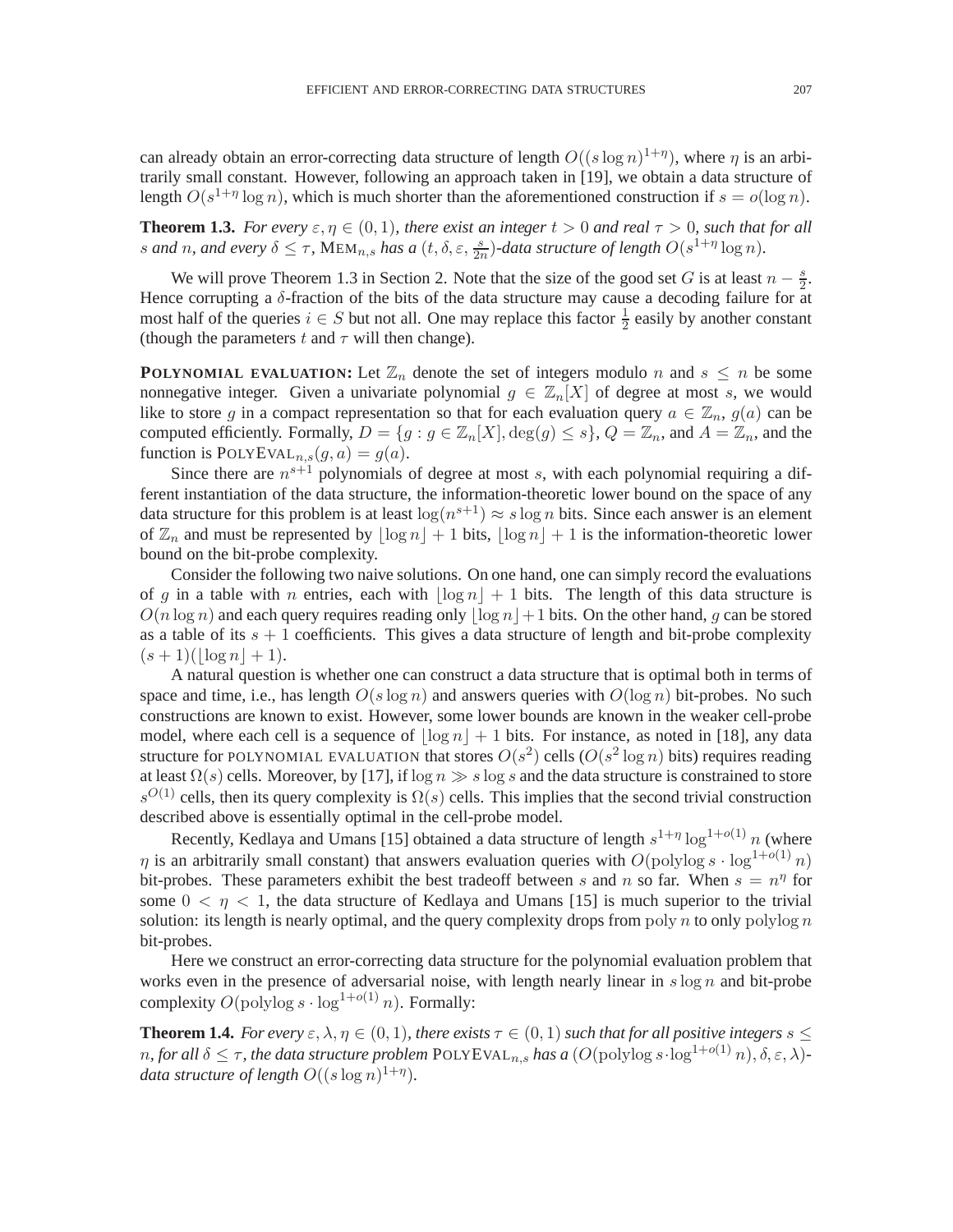**Remark 1.5.** We note that Theorem 1.4 easily holds when  $s = (\log n)^{o(1)}$ . As we discussed previously, one can just store a table of the  $s + 1$  coefficients of q. To make this error-correcting, encode the entire table by a standard error-correcting code. This has length and bit-probe complexity  $O(s \log n) = O(\log^{1+o(1)} n).$ 

#### **1.2. Our techniques**

At a high level, for both data structure problems we build our constructions by composing a relaxed locally decodable code with an appropriate noiseless data structure. If the underlying probe-accessing scheme in a noiseless data structure is "pseudorandom," then the noiseless data structure can be made error-correcting by appropriate compositions with other data structures. By pseudorandom, we mean that if a query is chosen uniformly at random from  $Q$ , then the positions of the probes selected also "behave" as if they are chosen uniformly at random. Such property allows us to analyze the error-tolerance of our constructions.

More specifically, for the MEMBERSHIP problem we build upon the noiseless data structure of Buhrman et al. [5]. While de Wolf [19] combined this with LDCs to get a rather long data structure with  $\lambda = 0$ , we will combine it here with RLDCs to get nearly optimal length with small (but non-zero)  $\lambda$ . In order to bound  $\lambda$  in our new construction, we make use of the fact that the [5]-construction is a bipartite *expander graph*, as explained below after Theorem 2.2. This property wasn't needed in [19]. The left side of the expander represents the set of queries, and a neighborhood of a query (a left node) represents the set of possible bit-probes that can be chosen to answer this query. The expansion property of the graph essentially implies that for a random query, the distribution of a bit-probe chosen to answer this query is close to uniform.<sup>3</sup> This property allows us to construct an efficient, error-correcting data structure for this problem.

For the polynomial evaluation problem, we rely upon the noiseless data structure of Kedlaya and Umans [15], which has a decoding procedure that uses the reconstruction algorithm from the Chinese Remainder Theorem. The property that we need is the simple fact that if  $a$  is chosen uniformly at random from  $\mathbb{Z}_n$ , then for any  $m \leq n$ , a modulo m is uniformly distributed in  $\mathbb{Z}_m$ . This implies that for a random evaluation point  $a$ , the distribution of certain tuples of cell-probes used to answer this evaluation point is close to uniform. This observation allows us to construct an efficient, error-correcting data structure for polynomial evaluation. Our construction follows the non-error-correcting one of [15] fairly closely; the main new ingredient is to add redundancy to their Chinese Remainder-based reconstruction by using more primes, which gives us the error-correcting features we need.

**Time-complexity of decoding and encoding.** So far we have used the number of bit-probes as a proxy for the actual time the decoder needs for query-answering. This is fairly standard, and usually justified by the fact that the actual time complexity of decoding is not much worse than its number of bit-probes. This is also the case for our constructions. For MEMBERSHIP, it can be shown that the decoder uses  $O(1)$  probes and  $polylog(n)$  time (as do the RLDCs of [3]). For POLYNOMIAL EVALUATION, the decoder uses  $\text{polylog}(s) \log^{1+o(1)}(n)$  probes and  $\text{polylog}(sn)$  time.

The efficiency of *encoding*, i.e., the "pre-processing" of the data into the form of a data structure, for both our error-correcting data structures MEMBERSHIP and POLYNOMIAL EVALUATION

 $3W$ e remark that this is different from the notion of smooth decoding in the LDC literature, which requires that for every *fixed* query, each bit-probe by itself is chosen with probability close to uniform (though not independent of the other bit-probes).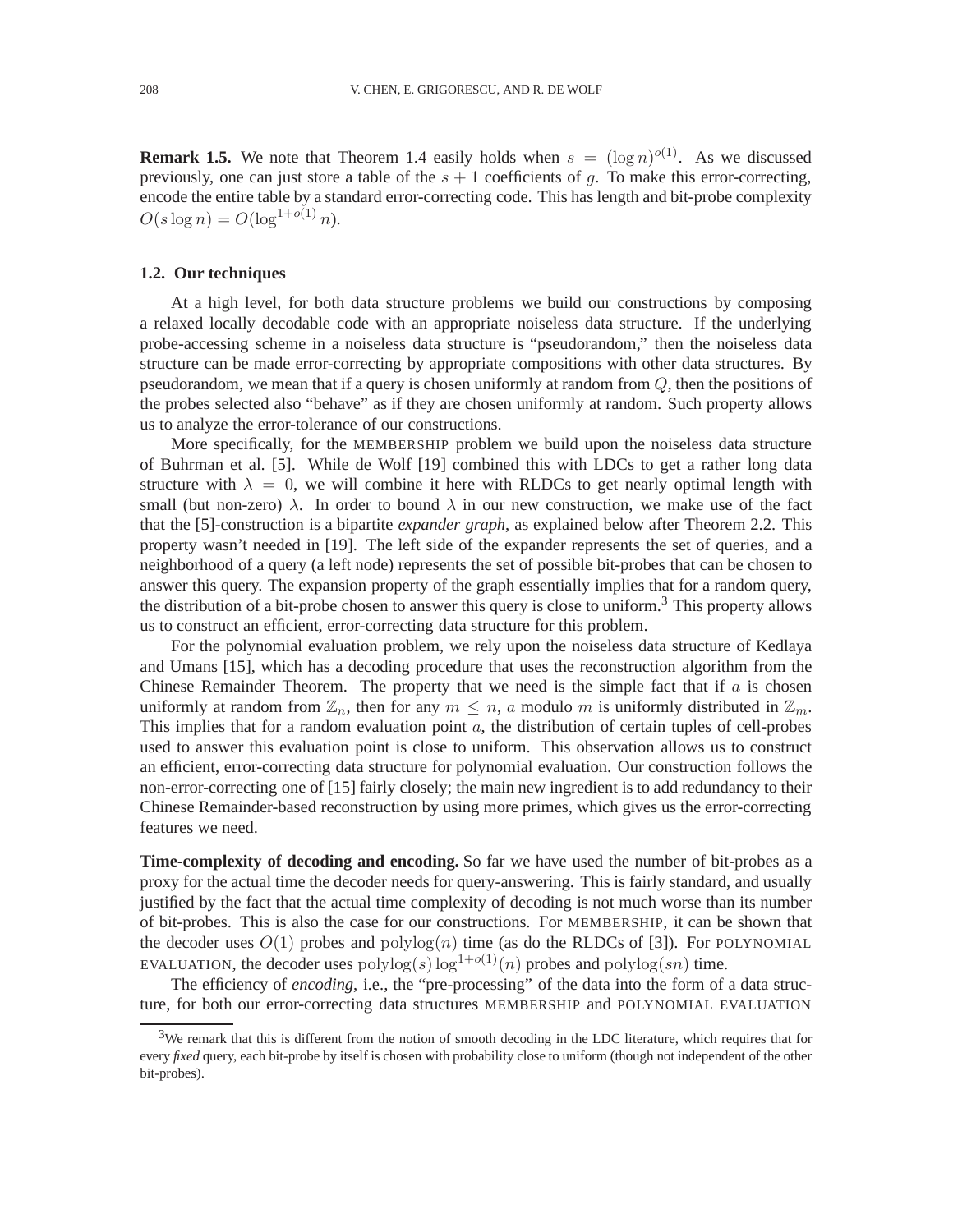depends on the efficiency of encoding of the RLDC constructions in [3]. This is not addressed explicitly there, and needs further study.

#### **2. The MEMBERSHIP problem**

In this section we construct a data structure for the membership problem  $MEM_{n,s}$ . First we describe some of the building blocks that we need to prove Theorem 1.3. Our first basic building block is the relaxed locally decodable code of Ben-Sasson et al. [3] with nearly linear length. Using our terminology, we can restate their result as follows:

**Theorem 2.1** (BGHSV [3]). *For every*  $\varepsilon \in (0,1/2)$  *and*  $\eta > 0$ *, there exist an integer*  $t > 0$  *and reals*  $c > 0$  *and*  $\tau > 0$ *, such that for every n and every*  $\delta \leq \tau$ *, the membership problem*  $MEM_{n,n}$ has a  $(t, \delta, \varepsilon, c\delta)$ -data structure for  $\text{MEM}_{n,n}$  of length  $O(n^{1+\eta})$ .

Note that by picking the error-rate  $\delta$  a sufficiently small constant, one can set  $\lambda = c\delta$  (the fraction of unrecoverable queries) to be very close to 0.

The other building block that we need is the following one-probe data structure of Buhrman et al. [5].

**Theorem 2.2** (BMRV [5]). For every  $\varepsilon \in (0,1/2)$  and for every positive integers  $s \leq n$ , there is *an*  $(1,0,\varepsilon,0)$ -data structure for  $\text{MEM}_{n,s}$  of length  $m = \frac{100}{\varepsilon^2}$  $\frac{100}{\varepsilon^2}$ *s* log *n bits*.

*Properties of the BMRV encoding:* The encoding can be represented as a bipartite graph  $G =$  $(L, R, E)$  with  $|L| = n$  left vertices and  $|R| = m$  right vertices, and regular left degree  $d = \frac{\log n}{\epsilon}$  $rac{\mathbf{g} n}{\varepsilon}$ . This G is an *expander graph*: for each set  $S \subseteq L$  with  $|S| \le 2s$ , its neighborhood  $\Gamma(S)$  satisfies  $|\Gamma(S)| \geq (1-\frac{\varepsilon}{2}) |S|d$ . For each assignment of bits to the left vertices with at most s ones, the encoding specifies an assignment of bits to the right vertices. In other words, each  $x \in \{0,1\}^n$ of weight  $|x| \leq s$  corresponds to an assignment to the left vertices, and the m-bit encoding of x corresponds to an assignment to the right vertices.

For each  $i \in [n]$  we write  $\Gamma_i := \Gamma(\{i\})$  to denote the set of d neighbors of i. A crucial property of the encoding function  $\mathcal{E}_{b m r v}$  is that for every x of weight  $|x| \leq s$ , for each  $i \in [n]$ , if  $y = \mathcal{E}_{bmrv}(x) \in \{0,1\}^m$  then  $\Pr_{j \in \Gamma_i}[x_i = y_j] \ge 1 - \varepsilon$ . Hence the decoder for this data structure can just probe a random index  $j \in \Gamma_i$  and return the resulting bit  $y_j$ . Note that this construction is not error-correcting at all, since  $|\Gamma_i|$  errors in the data structure suffice to erase all information about the *i*-th bit of the encoded  $x$ .

As we mentioned in the Section 1.1, by combining the BMRV encoding with the data structure for MEM<sub>n,n</sub> from Theorem 2.1, one easily obtains an  $(O(1), \delta, \varepsilon, O(\delta))$ -data structure for MEM<sub>n,s</sub> of length  $O((s \log n)^{1+\eta})$ . However, we can give an even more efficient, error-correcting data structure of length  $O(s^{1+\eta} \log n)$ . Our improvement follows an approach taken in de Wolf [19], which we now describe. For a vector  $x \in \{0,1\}^n$  with  $|x| \leq s$ , consider a BMRV structure encoding  $20n$  bits into m bits. The following "balls and bins estimate" is known:

**Proposition 2.3** (From Section 2.3 of [19]). *For every positive integers*  $s \leq n$ *, the BMRV bipartite*  $graph \mathcal{G} = ([20n], [m], E)$  *for*  $MEM_{20n,s}$  *with error parameter*  $\frac{1}{10}$  *and*  $m = 10^4 s \log(20n)$  *has the following property: there exists a partition of*  $[m]$  *into*  $b = 10 \log(20n)$  *disjoint sets*  $B_1, \ldots, B_b$  *of*  $10^3$ s vertices each, such that for each  $i \in [n]$ , there are at least  $\frac{b}{4}$  sets  $B_k$  satisfying  $|\Gamma_i \cap B_k| = 1$ .

Proposition 2.3 suggests the following encoding and decoding procedures. To encode  $x$ , we rearrange the m bits of  $\mathcal{E}_{bmrv}(x)$  into  $\Theta(\log n)$  disjoint blocks of  $\Theta(s)$  bits each, according to the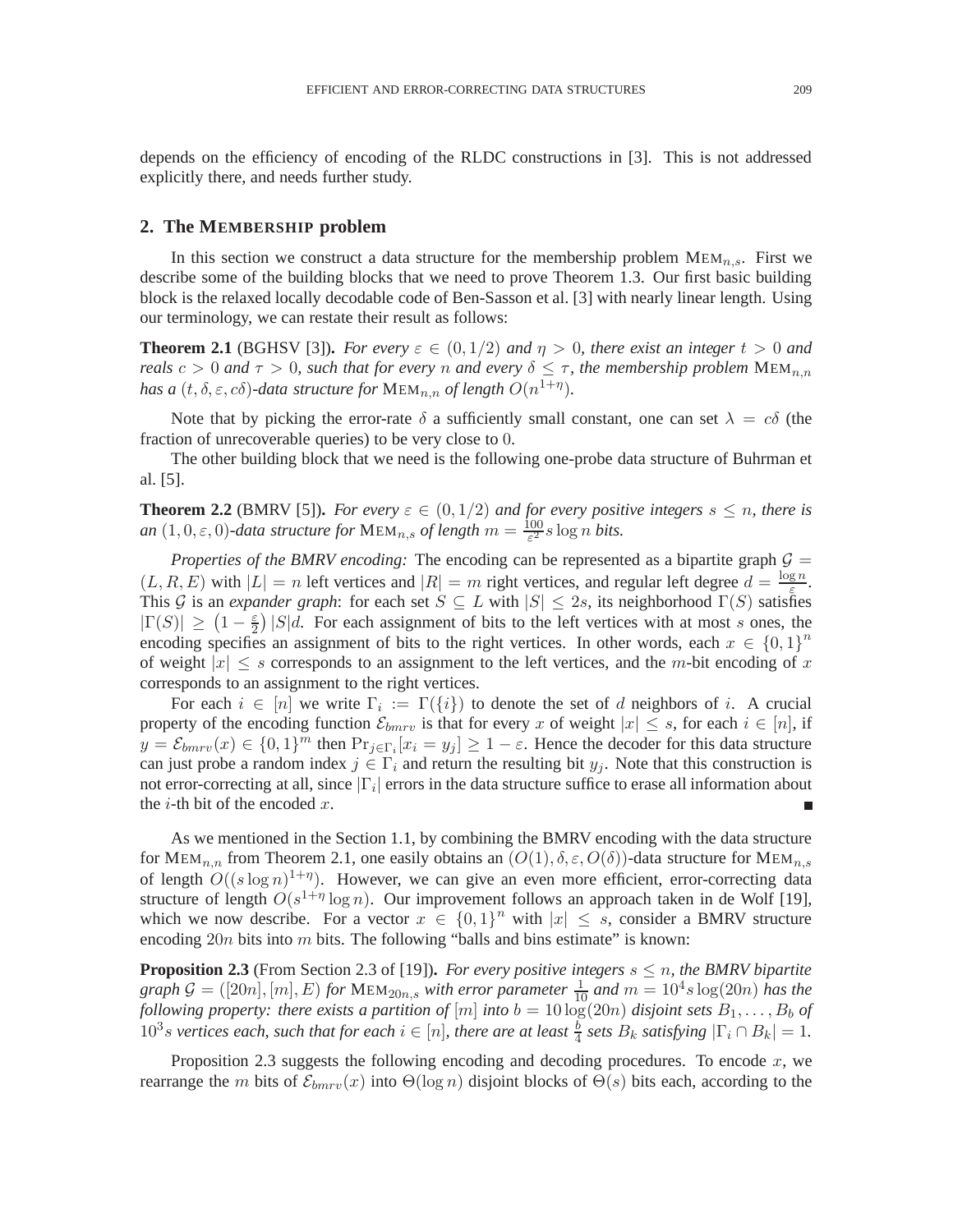partition guaranteed by Proposition 2.3. Then for each block, encode these bits with the errorcorrecting data structure (RLDC) from Theorem 2.1. Given a received word w, to decode  $i \in [n]$ , pick a block  $B_k$  at random. With probability at least  $\frac{1}{4}$ ,  $\Gamma_i \cap B_k = \{j\}$  for some j. Run the RLDC decoder to decode the j-th bit of the k-th block of  $w$ . Since most blocks don't have much higher error-rate than the average (which is at most  $\delta$ ), with high probability we recover  $\mathcal{E}_{bmrv}(x)$ , which equals  $x_i$  with high probability. Finally, we can argue that most queries do not receive a blank symbol ⊥ as an answer, using the expansion property of the BMRV encoding structure. Due to space limitation, we give only a proof sketch of Theorem 1.3 here.

*Proof of Theorem 1.3.* We only construct an error-correcting data structure with error probability 0.49. By a standard amplification technique we can reduce the error probability to any other positive constant (i.e., repeat the decoder  $O(\log(1/\varepsilon))$  times).

By Theorem 2.2, there exists an encoder  $\mathcal{E}_{bmrv}$  for an  $(1, 0, \frac{1}{10}, 0)$ -data structure for the membership problem  $MEM_{20n,s}$  of length  $m = 10<sup>4</sup>s \log(20n)$ . Let  $s' = 10<sup>3</sup>s$ . By Theorem 2.1, for every  $\eta > 0$ , for some  $t = O(1)$ , and sufficiently small  $\delta$ , MEM<sub>s',s'</sub> has a  $(t, 10^5 \delta, \frac{1}{100}, O(\delta))$ -data structure of length  $s'' = O(s'^{1+\eta})$ . Let  $\mathcal{E}_{bghsv}$  and  $\mathcal{D}_{bghsv}$  be its encoder and decoder, respectively.

**Encoding.** Let  $B_1, \ldots, B_b$  be a partition of  $[m]$  as guaranteed by Proposition 2.3. For a string  $w \in \{0, 1\}^m$ , we abuse notation and write  $w = w_{B_1} \cdots w_{B_b}$  to denote the string obtained from w by applying the permutation on  $[m]$  according to the partition  $B_1, \ldots, B_b$ . In other words,  $w_{B_k}$  is the concatenation of  $w_i$  where  $i \in B_k$ . We now describe the encoding process.

Encoder  $\mathcal{E}$ : on input  $x \in \{0,1\}^n$ ,  $|x| \leq s$ ,

- (1) Let  $y = \mathcal{E}_{b m r v} (x 0^{19n})$  and write  $y = y_{B_1} \dots y_{B_b}$ .
- (2) Output the concatenation  $\mathcal{E}(x) = \mathcal{E}_{bghsv}(y_{B_1}) \dots \mathcal{E}_{bghsv}(y_{B_b})$ .

The length of  $\mathcal{E}(x)$  is  $N = b \cdot O(s^{1+\eta}) = O(s^{1+\eta} \log n)$ .

**Decoding.** Given a string  $w \in \{0,1\}^N$ , we write  $w = w^{(1)} \dots w^{(b)}$ , where for  $k \in [b]$ ,  $w^{(k)}$  denotes the s''-bit string  $w_{s''\cdot(k-1)+1} \dots w_{s''\cdot k}$ .

Decoder D: on input *i* and with oracle access to a string  $w \in \{0, 1\}^N$ ,

- (1) Pick a random  $k \in [b]$ .
- (2) If  $|\Gamma_i \cap B_k| \neq 1$ , then output a random bit.

Else, let  $\Gamma_i \cap B_k = \{j\}$ . Run and output the answer given by the decoder  $\mathcal{D}_{bahsv}(j)$ , with oracle access to the s''-bit string  $w^{(k)}$ .

**Analysis.** We defer the analysis to the full version [6].

г

#### **3. The POLYNOMIAL EVALUATION problem**

In this section we prove Theorem 1.4. Given a polynomial g of degree s over  $\mathbb{Z}_n$ , our goal is to write down a data structure of length roughly linear in s log n so that for each  $a \in \mathbb{Z}_n$ ,  $g(a)$  can be computed with roughly polylog  $s \cdot \log n$  bit-probes. Our data structure is built on the work of Kedlaya and Umans [15]. Since we cannot quite use their construction as a black-box, we first give a high-level overview of our proof, motivating each of the proof ingredients that we need.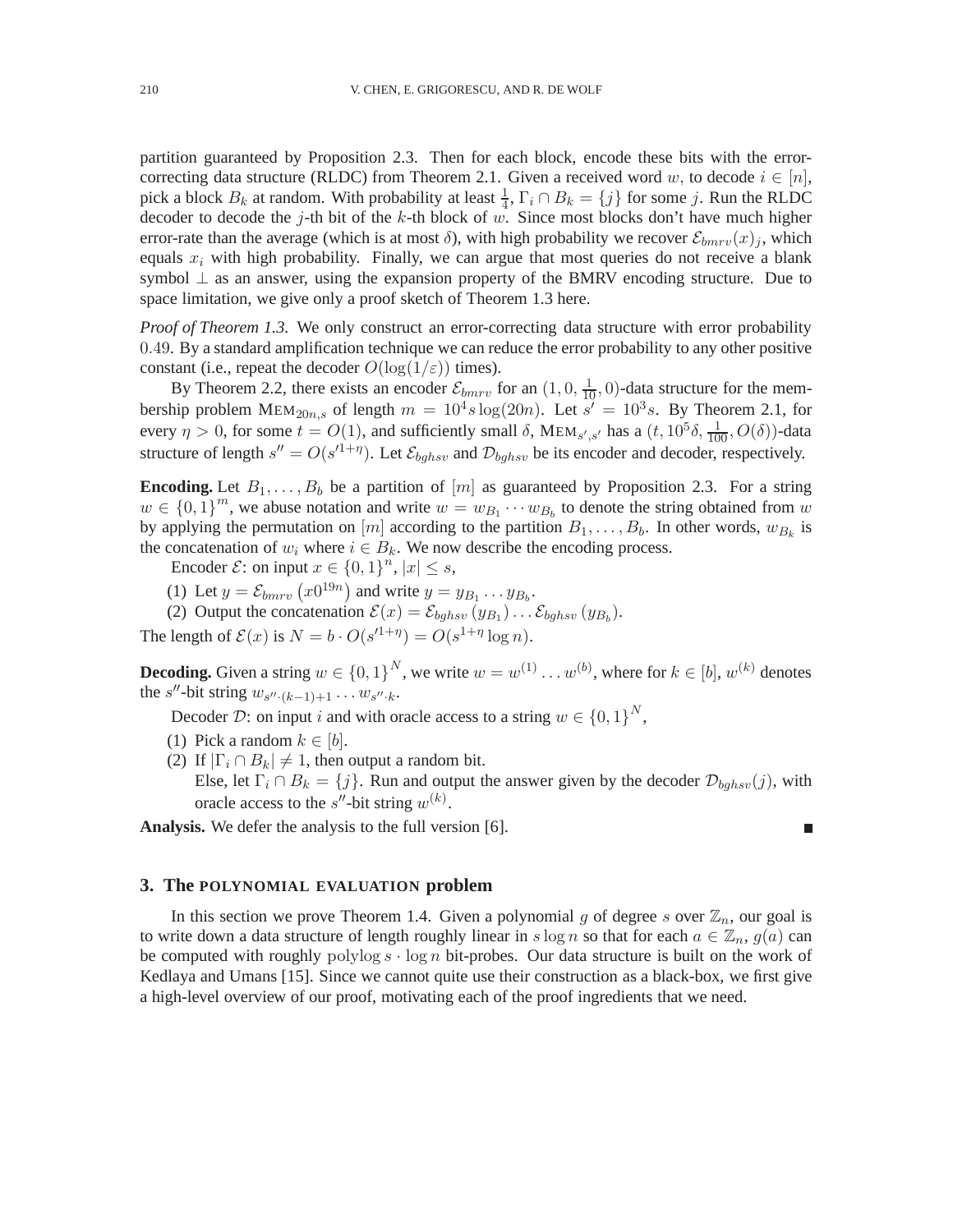**Encoding based on reduced polynomials:** The most naive construction, by recording  $q(a)$  for each  $a \in \mathbb{Z}_n$ , has length n log n and answers an evaluation query with log n bit-probes. As explained in [15], one can reduce the length by using the Chinese Remainder Theorem (CRT): If  $P_1$  is a collection of distinct primes, then a nonnegative integer  $m < \prod_{p \in P_1} p$  is uniquely specified by (and can be reconstructed efficiently from) the values  $[m]_p$  for each  $p \in P_1$ , where  $[m]_p$  denotes m mod p.

Consider the value  $g(a)$  over  $\mathbb{Z}$ , which can be bounded above by  $n^{s+2}$ , for  $a \in \mathbb{Z}_n$ . Let  $P_1$  consist of the first  $\log(n^{s+2})$  primes. For each  $p \in P_1$ , compute the reduced polynomial  $g_p := g \mod p$  and write down  $g_p(b)$  for each  $b \in \mathbb{Z}_p$ . Consider the data structure that simply concatenates the evaluation table of every reduced polynomial. This data structure has length  $|P_1|(\max_{p\in P_1} p)^{1+o(1)}$ , which is  $s^{2+o(1)}\log^{2+o(1)} n$  by the Prime Number Theorem. Note that  $g(a) < \prod_{p \in P_1} p$ . So to compute  $[g(a)]_n$ , it suffices to apply CRT to reconstruct  $g(a)$  over  $\mathbb Z$  from the values  $[g(a)]_p = g_p([a]_p)$  for each  $p \in P_1$ . The number of bit-probes is  $|P_1| \log(\max_{p \in P_1} p)$ , which is  $s^{1+o(1)} \log^{1+o(1)} n$ .

**Error-correction with reduced polynomials:** The above CRT-based construction has terrible parameters, but it serves as an important building block from which we can obtain a data structure with better parameters. For now, we explain how the above CRT-based encoding can be made error-correcting. One can protect the bits of the evaluation tables of each reduced polynomial by an RLDC as provided by Theorem 2.1. However, the evaluation tables can have non-binary alphabets, and a bit-flip in just one "entry" of an evaluation table can destroy the decoding process. To remedy this, one can first encode each entry by a standard error-correcting code and then encode the concatenation of all the tables by an RLDC. This is encapsulated in Lemma 3.1, which can be viewed as a version of Theorem 2.1 over non-binary alphabet. We defer this proof to the full version of this paper [6].

**Lemma 3.1.** Let  $f: D \times Q \rightarrow \{0,1\}^{\ell}$  be a data structure problem. For every  $\varepsilon, \eta, \lambda \in (0,1)$ , *there exists*  $\tau \in (0,1)$  *such that for every*  $\delta \leq \tau$ , f *has an*  $(O(\ell), \delta, \epsilon, \lambda)$ *-data structure of length*  $O((\ell|Q|)^{1+\eta}).$ 

To apply Lemma 3.1, let D be the set of degree-s polynomials over  $\mathbb{Z}_n$ , Q be the set of all evaluation points of all the reduced polynomials of g (each  $q \in Q$  specified by a pair  $(a, p)$  of an evaluation point a and a prime modulus  $p$ ), and the data structure problem  $f$  outputs evaluations of some reduced polynomial of q.

By itself, Lemma 3.1 cannot guarantee resilience against noise. In order to apply the CRT to reconstruct  $g(a)$ , all the values  $\{[g(a)]_p : p \in P_1\}$  must be correct, which is not guaranteed by Lemma 3.1. To fix this, we add redundancy, taking a larger set of primes than necessary so that the reconstruction via CRT can be made error-correcting. Specifically, we apply a Chinese Remainder Code, or CRT code for short, to the encoding process.

**Definition 3.2** (CRT code). Let  $p_1 < p_2 < \ldots < p_N$  be distinct primes,  $K < N$ , and  $T = \prod$ K  $i=1$  $p_i$ . The *Chinese Remainder Code (CRT code)* with basis  $p_1, \ldots, p_N$  and rate  $\frac{K}{N}$  over message space  $\mathbb{Z}_T$  encodes  $m \in \mathbb{Z}_T$  as  $\langle [m]_{p_1}, [m]_{p_2}, \ldots, [m]_{p_N} \rangle$ .

**Remark 3.3.** By CRT, for distinct  $m_1, m_2 \in \mathbb{Z}_T$ , their encodings agree on at most  $K - 1$  coordinates. Hence the Chinese Remainder Code with basis  $p_1 < \ldots < p_N$  and rate  $\frac{K}{N}$  has distance  $N - K + 1$ .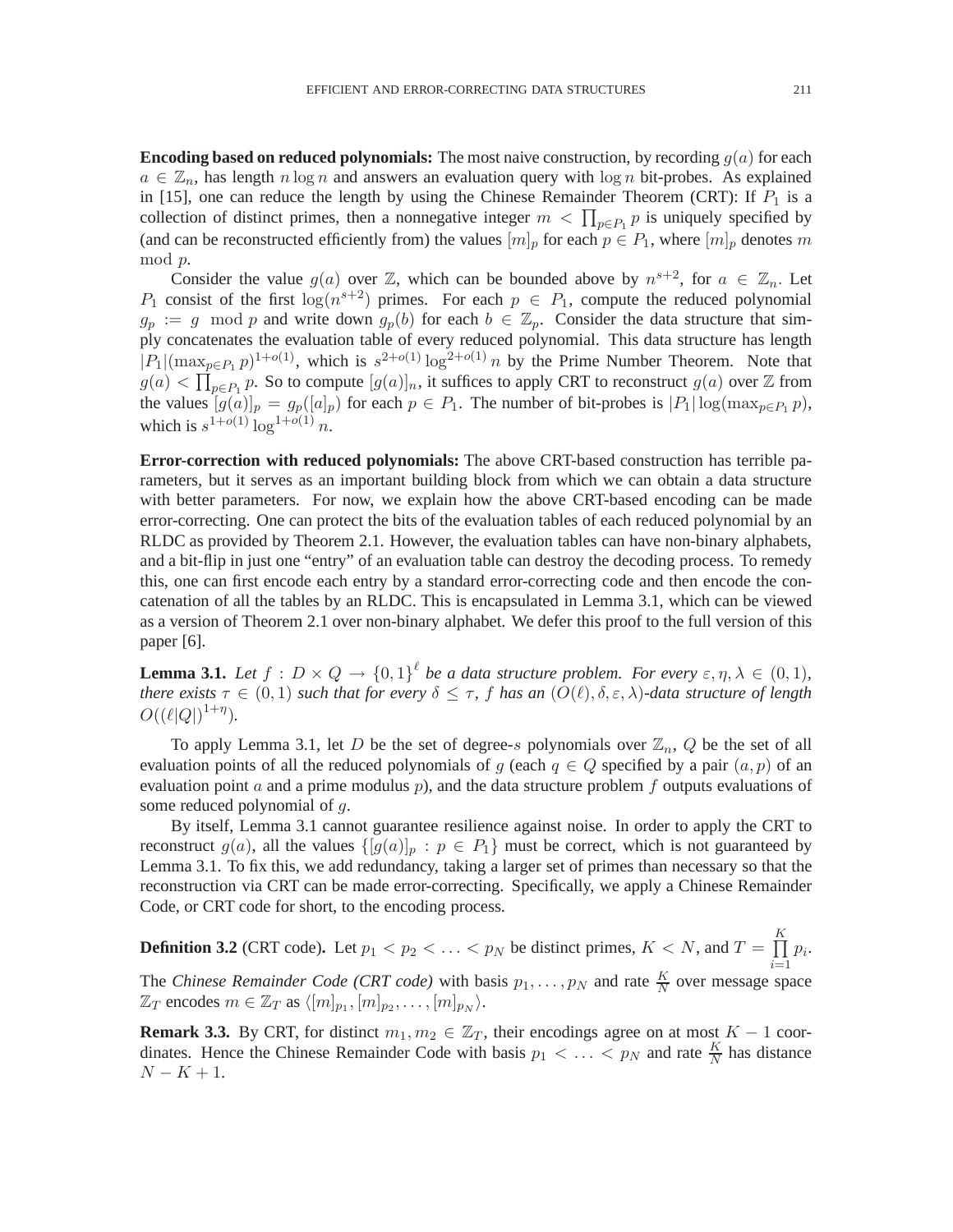It is known that good families of CRT code exist and that unique decoding algorithms for CRT codes can correct up to almost half of the distance of the code (see e.g., [12]). The following statement can be easily derived from known facts, and we defer its proof to the full version [6].

**Theorem 3.4.** *For every positive integer* T*, there exists a set* P *consisting of distinct primes, with (1)*  $|P| = O(\log T)$ , and (2)  $\forall p \in P$ ,  $\log T < p < 500 \log T$ , such that a CRT code with basis P and  $m$ essage space  $\mathbb{Z}_T$  has rate  $\frac{1}{2}$ , relative distance  $\frac{1}{2}$ , and can correct up to a  $(\frac{1}{4} - O(\frac{1}{\log\log T}))$ -fraction *of errors.*

We apply Theorem 3.4 to a message space of size  $n^{s+2}$  to obtain a set of primes  $P_1$  with the properties described above. Note that these primes are all within a constant factor of one another, and in particular, the evaluation table of each reduced polynomial has the same length, up to a constant factor. This fact and Lemma 3.1 will ensure that our CRT-based encoding is error-correcting.

**Reducing the bit-probe complexity:** We now explain how to reduce the bit-probe complexity of the CRT-based encoding, using an idea from [15]. Write  $s = d^m$ , where  $d = \log^C s$ ,  $m = \frac{\log s}{C \log \log a}$  $\frac{\log s}{C \log \log s},$ and  $C > 1$  is a sufficiently large constant. Consider the following multilinear extension map  $\psi_{d,m}$ :  $\mathbb{Z}_n[X] \to \mathbb{Z}_n[X_0,\ldots,X_{m-1}]$  that sends a univariate polynomial of degree at most s to an m-variate polynomial of degree less than d in each variable. For every  $i \in [s]$ , write  $i = \sum_{j=0}^{m-1} i_j d^j$  in base

d. Define  $\psi_{d,m}$  which sends  $X^i$  to  $X_1^{i_0} \cdots X_m^{i_{m-1}}$  and extends multilinearly to  $\mathbb{Z}_n[X]$ .

To simplify our notation, we write  $\tilde{g}$  to denote the multivariate polynomial  $\psi_{d,m}(g)$ . For every  $a \in \mathbb{Z}_n$ , define  $\tilde{a} \in \mathbb{Z}_n^m$  to be  $([a]_n, [a^d]_n, [a^{d^2}]_n, \ldots, [a^{d^{m-1}}]_n)$ . Note that for every  $a \in \mathbb{Z}_n$ ,  $g(a) = \tilde{g}(\tilde{a})$  (mod *n*). Now the trick is to observe that the total degree of the multilinear polynomial  $\tilde{g}$  is less than the degree of the univariate polynomial g, and hence its maximal value over the integers is much reduced. In particular, for every  $a \in \mathbb{Z}_n^m$ , the value  $\psi_{d,m}(g)(a)$  over the integers is bounded above by  $d^m n^{dm+1}$ .

We now work with the reduced polynomials of  $\tilde{g}$  for our encoding. Let  $P_1$  be the collection of primes guaranteed by Theorem 3.4 when  $T_1 = d^m n^{dm+1}$ . For  $p \in P_1$ , let  $\tilde{g}_p$  denote  $\tilde{g} \mod p$ and  $\tilde{a}_p$  denote the point  $([a]_p, [a^d]_p, \ldots, [a^{d^{m-1}}]_p)$ . Consider the data structure that concatenates the evaluation table of  $\tilde{g}_p$  for each  $p \in P_1$ . For each  $a \in \mathbb{Z}_n$ , to compute  $g(a)$ , it suffices to compute  $\tilde{g}(\tilde{a})$  over  $\mathbb{Z}$ , which by Theorem 3.4 can be reconstructed (even with noise) from the set  $\{\tilde{g}_p(\tilde{a}_p) : p \in P_1\}.$ 

Since the maximum value of  $\tilde{g}$  is at most  $T_1 = d^m n^{dm+1}$  (whereas the maximum value of g is at most  $d^m n^{d^m+1}$ ), the number of primes we now use is significantly less. This effectively reduces the bit-probe complexity. In particular, each evaluation query can be answered with  $|P_1|$ .  $\max_{p \in P_1} \log p = (dm \log n)^{1+o(1)}$  bit-probes, which by our choice of d and m is equal to polylog s.  $\log^{1+o(1)} n$ . However, the *length* of this encoding is still far from the information-theoretically optimal  $s \log n$  bits. We shall explain how to reduce the length, but since encoding with multilinear reduced polynomials introduces potential complications in error-correction, we first explain how to circumvent these complications.

**Error-correction with reduced multivariate polynomials:** There are two complications that arise from encoding with reduced multivariate polynomials. The first is that not all the points in the evaluation tables are used in the reconstructive CRT algorithm. Lemma 3.1 only guarantees that most of the entries of the table are decoded correctly with high probability, but not all of them (even if the fraction of errors in the table is low, a  $\lambda$ -fraction of queries may be answered by  $\perp$ ). So if the entries that are used in the reconstruction via CRT are not decoded by Lemma 3.1, then the whole decoding procedure fails.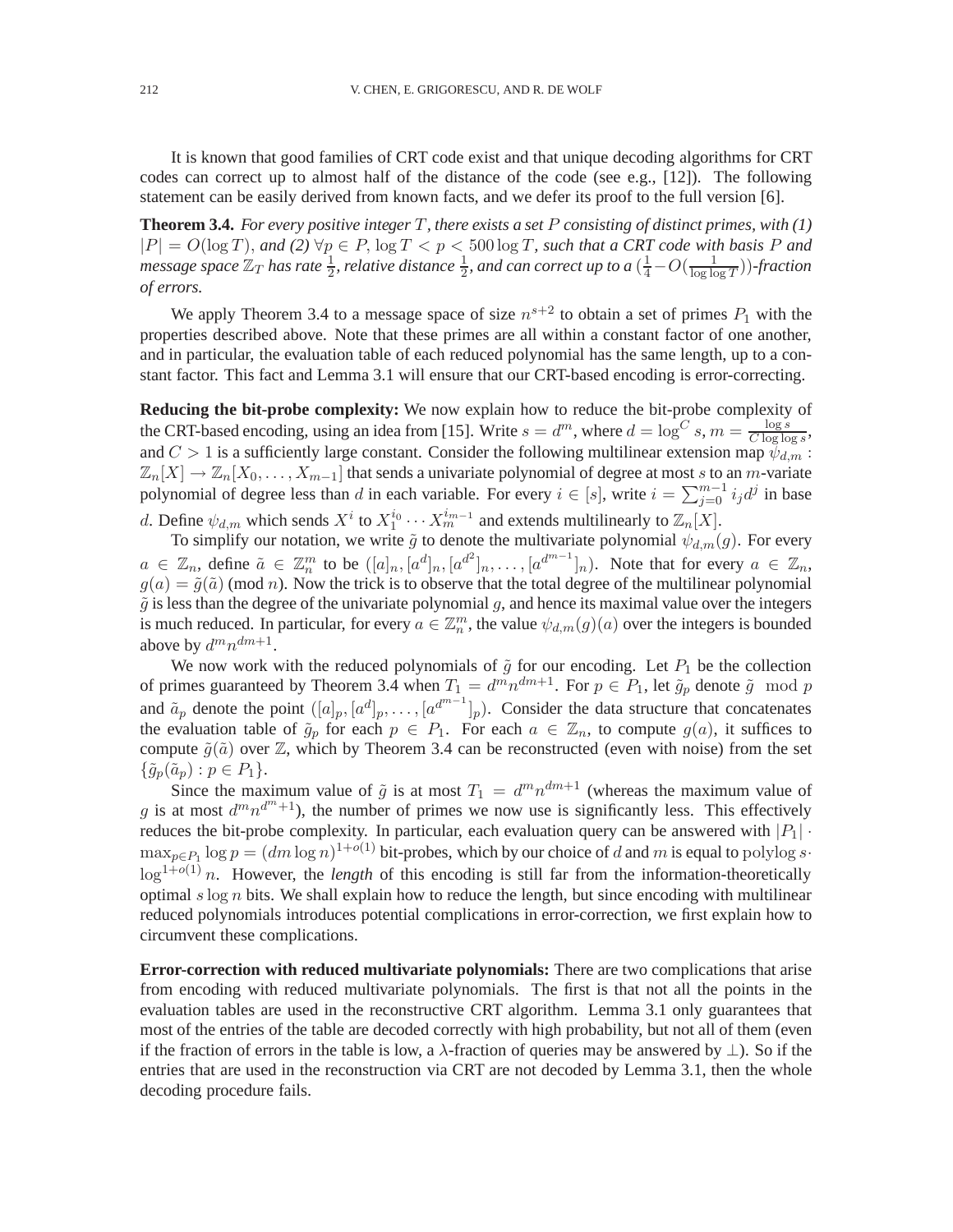More specifically, to reconstruct  $\tilde{g}(\tilde{a})$  over  $\mathbb{Z}_n$ , it suffices to query the point  $\tilde{a}_p$  in the evaluation table of  $\tilde{g}_p$  for each  $p \in P_1$ . Typically the set  $\{\tilde{a}_p : a \in \mathbb{Z}_n\}$  will be much smaller than  $\mathbb{Z}_p^m$ , so not all the points in  $\mathbb{Z}_p^m$  are used. To circumvent this issue, we only store the query points that are used in the CRT reconstruction. Let  $B^p = \{\tilde{a}_p : a \in \mathbb{Z}_n\}$ . For each  $p \in P_1$ , the encoding only stores the evaluation of  $\tilde{g}_p$  at the points  $B^p$  instead of the entire domain  $\mathbb{Z}_p^m$ . The disadvantage of computing the evaluation at the points in  $B<sup>p</sup>$  is that the encoding stage takes time proportional to n. We thus give up on encoding efficiency (which was one of the main goals of Kedlaya and Umans) in order to guarantee error-correction.

The second complication is that the sizes of the evaluation tables may no longer be within a constant factor of each other. (This is true even if the evaluation points come from all of  $\mathbb{Z}_p^m$ .) If one of the tables has length significantly longer than the others, then a constant fraction of noise may completely corrupt the entries of all the other small tables, rendering decoding via CRT impossible. This potential problem is easy to fix; we apply a repetition code to each evaluation table so that all the tables have equal length.

**Reducing the length:** Now we explain how to reduce the length of the data structure to nearly s log n, along the lines of Kedlaya and Umans  $[15]$ . To reduce the length, we need to reduce the magnitude of the primes used by the CRT reconstruction. We can effectively achieve that by applying the CRT twice. Instead of storing the evaluation table of  $\tilde{g}_p$ , we apply CRT again and store evaluation tables of the reduced polynomials of  $\tilde{g}_p$  instead. Whenever an entry of  $\tilde{g}_p$  is needed, we can apply the CRT reconstruction to the reduced polynomials of  $\tilde{g}_p$ .

Note that for  $p_1 \in P_1$ , the maximum value of  $\tilde{g}_{p_1}$  (over the integers rather than mod *n*) is at most  $T_2 = d^m p_1^{dm+1}$ . Now apply Theorem 3.4 with  $T_2$  the size of the message space to obtain a collection of primes  $P_2$ . Recall that each  $p_1 \in P_1$  is at most  $O(dm \log n)$ . So each  $p_2 \in P_2$  is at most  $O((dm)^{1+o(1)} \log \log n)$ , which also bounds the cardinality of  $P_2$  from above.

For each query, the number of bit-probes made is at most  $|P_1||P_2|\max_{p_2 \in P_2} \log p_2$ , which is at most  $(dm)^{2+o(1)} \log^{1+o(1)} n$ . Recall that by our choice of d and  $m$ ,  $dm = \frac{\log^{C+1} s}{C \log^{C+1} s}$  $\frac{\log e^{-x}}{C \log \log s}$ . Thus, the bit-probe complexity is polylog  $s \cdot \log^{1+o(1)} n$ . Now, by Lemma 3.1, the length of the encoding is nearly linear in  $|P_1||P_2| \max_{p_2 \in P_2} p_2^m \log p_2$ , which is at most polylog  $s \cdot \log^{1+o(1)} n \cdot \max_{p_2 \in P_2} p_2^m$ . So it suffices to bound  $\max_{p_2 \in P_2} p_2^m$  from above. To this end, recall that by the remark following Theorem 1.4, we may assume without loss of generality that  $s = \Omega(\log^{\zeta} n)$  for some  $0 < \zeta < 1$ . This implies that  $\log \log \log n \leq \log \log s - \log \zeta$ . Then for each  $p_2 \in P_2$ ,

$$
p_2^m \le \left( O\left( (dm)^{1+o(1)} \log \log n \right) \right)^m
$$
  
 
$$
\le (dm)^{(1+o(1))m} \cdot s^{\frac{1}{C}+o(1)}.
$$

It is easy to see that  $(dm)^{(1+o(1))m}$  can be bounded above by  $s^{(1+o(1))(1+\frac{1}{C}-o(1))}$ . Thus,  $p_2^m =$  $s^{1+\frac{2}{C}+o(1)}$ . Putting everything together, the length of the encoding is nearly linear in s log n. As mentioned, we defer the formal proof to the full version of this paper [6].

#### **Acknowledgments**

We thank Madhu Sudan for helpful comments and suggestions on the presentation of this paper.